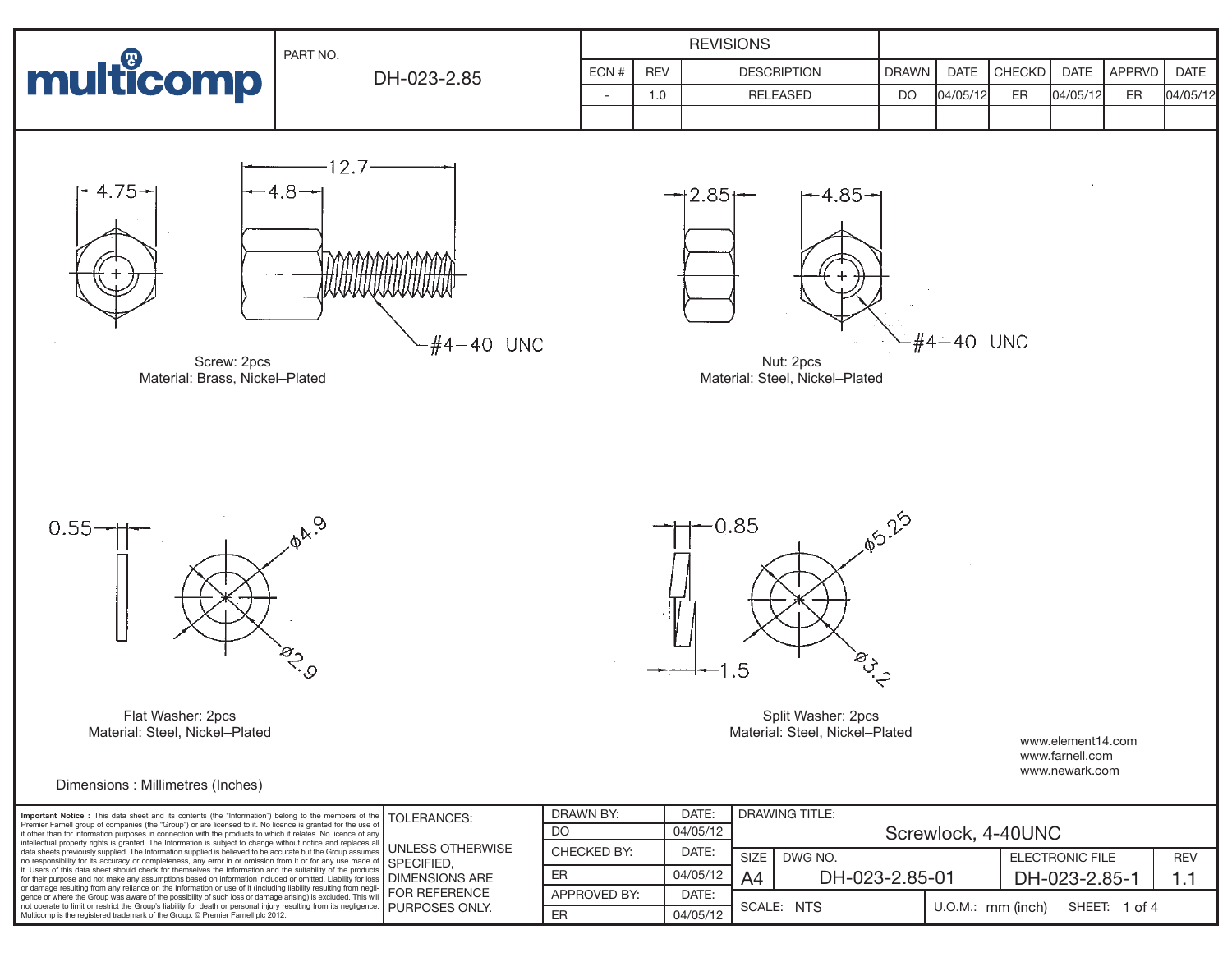



Flat Washer: 2pcs Material: Steel, Nickel–Plated

Dimensions : Millimetres (Inches)

**05.25**  $-0.85$ **POLICE**  $.5$ 

> Split Washer: 2pcs Material: Steel, Nickel–Plated

www.element14.com www.farnell.com www.newark.com

| Important Notice : This data sheet and its contents (the "Information") belong to the members of the TOLERANCES:<br>Premier Farnell group of companies (the "Group") or are licensed to it. No licence is granted for the use of<br>it other than for information purposes in connection with the products to which it relates. No licence of any<br>intellectual property rights is granted. The Information is subject to change without notice and replaces all<br>data sheets previously supplied. The Information supplied is believed to be accurate but the Group assumes<br>and cresponsibility for its accuracy or completeness, any error in or omission from it or for any use made of SPECIFIED,<br>it. Users of this data sheet should check for themselves the Information and the suitability of the products<br>for their purpose and not make any assumptions based on information included or omitted. Liability for loss   DIMENSIONS ARE<br>of their purpose and not make any assumption server and according liability resulting from negli-<br>The damage resulting from any reliance on the Information or use of it (including liability resulting from negli-   FOR REFE<br>gence or where the Group was aware of the possibility of such loss or damage arising) is excluded. This will<br>not operate to limit or restrict the Group's liability for death or personal injury resulting from its negligence.   PURPOSES ONLY.<br>Multicomp is the registered trademark of the Group. © Premier Farnell plc 2012. | <b>JUNLESS OTHERWISE</b> | DRAWN BY:    | DATE:    | <b>DRAWING TITLE:</b> |                |                     |                        |               |            |  |
|---------------------------------------------------------------------------------------------------------------------------------------------------------------------------------------------------------------------------------------------------------------------------------------------------------------------------------------------------------------------------------------------------------------------------------------------------------------------------------------------------------------------------------------------------------------------------------------------------------------------------------------------------------------------------------------------------------------------------------------------------------------------------------------------------------------------------------------------------------------------------------------------------------------------------------------------------------------------------------------------------------------------------------------------------------------------------------------------------------------------------------------------------------------------------------------------------------------------------------------------------------------------------------------------------------------------------------------------------------------------------------------------------------------------------------------------------------------------------------------------------------------------------------------------|--------------------------|--------------|----------|-----------------------|----------------|---------------------|------------------------|---------------|------------|--|
|                                                                                                                                                                                                                                                                                                                                                                                                                                                                                                                                                                                                                                                                                                                                                                                                                                                                                                                                                                                                                                                                                                                                                                                                                                                                                                                                                                                                                                                                                                                                             |                          | DO           | 04/05/12 | Screwlock, 4-40UNC    |                |                     |                        |               |            |  |
|                                                                                                                                                                                                                                                                                                                                                                                                                                                                                                                                                                                                                                                                                                                                                                                                                                                                                                                                                                                                                                                                                                                                                                                                                                                                                                                                                                                                                                                                                                                                             |                          | CHECKED BY:  | DATE:    | <b>SIZE</b>           | DWG NO.        |                     | <b>ELECTRONIC FILE</b> |               | <b>REV</b> |  |
|                                                                                                                                                                                                                                                                                                                                                                                                                                                                                                                                                                                                                                                                                                                                                                                                                                                                                                                                                                                                                                                                                                                                                                                                                                                                                                                                                                                                                                                                                                                                             |                          | ER           | 04/05/12 | A4                    | DH-023-2.85-01 |                     | DH-023-2.85-1          |               |            |  |
|                                                                                                                                                                                                                                                                                                                                                                                                                                                                                                                                                                                                                                                                                                                                                                                                                                                                                                                                                                                                                                                                                                                                                                                                                                                                                                                                                                                                                                                                                                                                             |                          | APPROVED BY: | DATE:    | SCALE: NTS            |                |                     |                        |               |            |  |
|                                                                                                                                                                                                                                                                                                                                                                                                                                                                                                                                                                                                                                                                                                                                                                                                                                                                                                                                                                                                                                                                                                                                                                                                                                                                                                                                                                                                                                                                                                                                             |                          | EF           | 04/05/12 |                       |                | $U.O.M.:$ mm (inch) |                        | SHEET: 2 of 4 |            |  |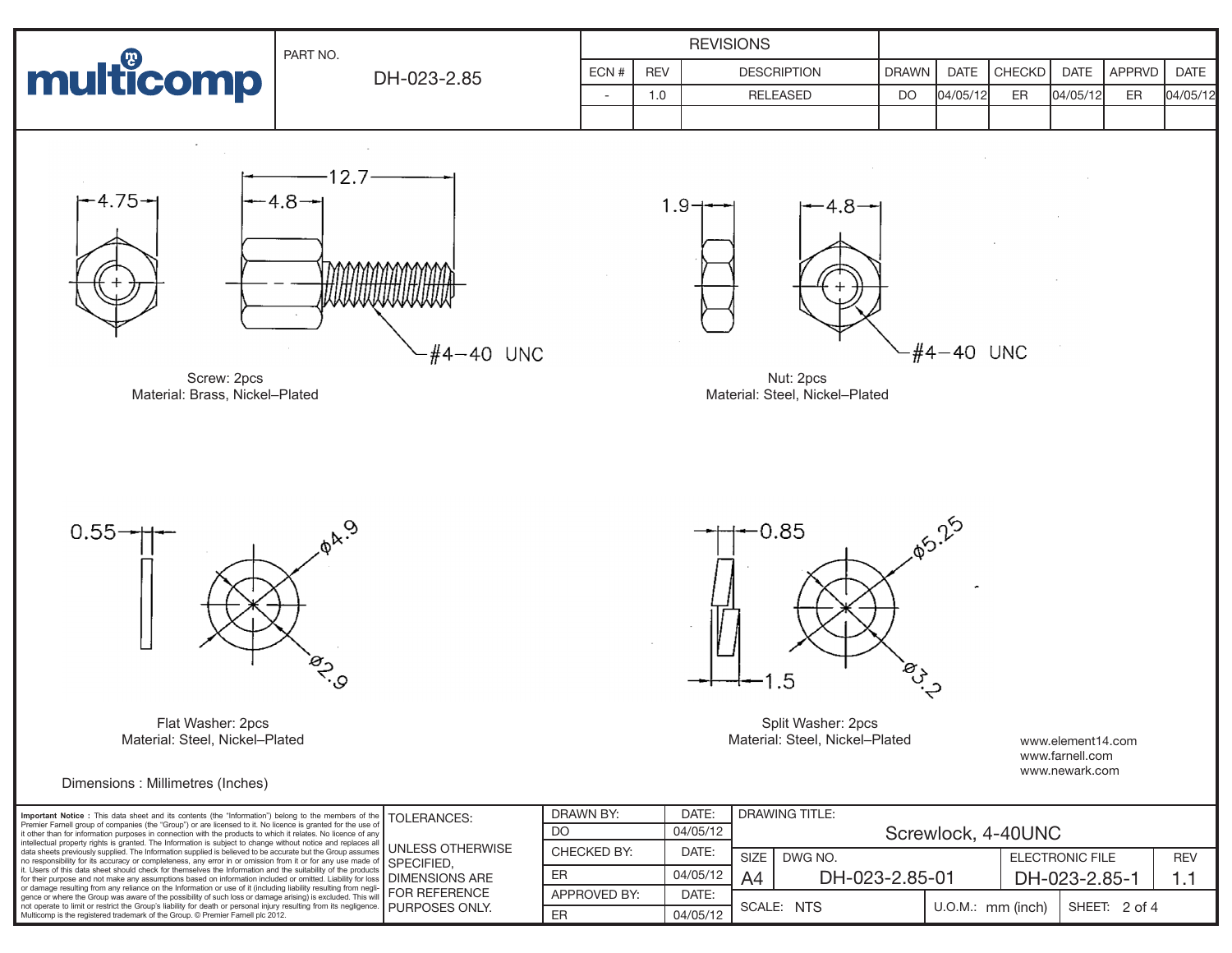



Flat Washer: 4pcs Material: Steel, Nickel–Plated

Dimensions : Millimetres (Inches)

Split Washer: 2pcs Material: Steel, Nickel–Plated

 $-0.85$ 

 $.5$ 

www.element14.com www.farnell.com www.newark.com

**05.25** 

**POLICE** 

| Important Notice : This data sheet and its contents (the "Information") belong to the members of the TOLERANCES:<br>Premier Farnell group of companies (the "Group") or are licensed to it. No licence is granted for the use o<br>it other than for information purposes in connection with the products to which it relates. No licence of any<br>intellectual property rights is granted. The Information is subject to change without notice and replaces all UNLESS OTHERWISE<br>no responsibility for its accuracy or completeness, any error in or omission from it or for any use made of SPECIFIED,<br>it. Users of this data sheet should check for themselves the Information and the suitability of the products<br>for their purpose and not make any assumptions based on information included or omitted. Liability for loss DIMENSIONS ARE<br>of their purpose and not make any assumption b server on accounting fiability resulting from negli-<br>The camage resulting from any reliance on the Information or use of it (including liability resulting from negli-<br>gence or where the Group was aware of the possibility of such loss or damage arising) is excluded. This will<br>not operate to limit or restrict the Group's liability for death or personal injury resulting from its negligence.   PURPOSES ONLY.<br>Multicomp is the registered trademark of the Group. © Premier Farnell plc 2012. |  | DRAWN BY:    | DATE:    | DRAWING TITLE:                   |                    |                        |  |               |            |  |  |
|----------------------------------------------------------------------------------------------------------------------------------------------------------------------------------------------------------------------------------------------------------------------------------------------------------------------------------------------------------------------------------------------------------------------------------------------------------------------------------------------------------------------------------------------------------------------------------------------------------------------------------------------------------------------------------------------------------------------------------------------------------------------------------------------------------------------------------------------------------------------------------------------------------------------------------------------------------------------------------------------------------------------------------------------------------------------------------------------------------------------------------------------------------------------------------------------------------------------------------------------------------------------------------------------------------------------------------------------------------------------------------------------------------------------------------|--|--------------|----------|----------------------------------|--------------------|------------------------|--|---------------|------------|--|--|
|                                                                                                                                                                                                                                                                                                                                                                                                                                                                                                                                                                                                                                                                                                                                                                                                                                                                                                                                                                                                                                                                                                                                                                                                                                                                                                                                                                                                                                  |  | DO           | 04/05/12 |                                  | Screwlock, 4-40UNC |                        |  |               |            |  |  |
|                                                                                                                                                                                                                                                                                                                                                                                                                                                                                                                                                                                                                                                                                                                                                                                                                                                                                                                                                                                                                                                                                                                                                                                                                                                                                                                                                                                                                                  |  | CHECKED BY:  | DATE:    | <b>SIZE</b>                      | DWG NO.            | <b>ELECTRONIC FILE</b> |  |               | <b>REV</b> |  |  |
|                                                                                                                                                                                                                                                                                                                                                                                                                                                                                                                                                                                                                                                                                                                                                                                                                                                                                                                                                                                                                                                                                                                                                                                                                                                                                                                                                                                                                                  |  | ER           | 04/05/12 | DH-023-2.85-01<br>A <sub>4</sub> |                    |                        |  | DH-023-2.85-1 |            |  |  |
|                                                                                                                                                                                                                                                                                                                                                                                                                                                                                                                                                                                                                                                                                                                                                                                                                                                                                                                                                                                                                                                                                                                                                                                                                                                                                                                                                                                                                                  |  | APPROVED BY: | DATE:    |                                  |                    |                        |  |               |            |  |  |
|                                                                                                                                                                                                                                                                                                                                                                                                                                                                                                                                                                                                                                                                                                                                                                                                                                                                                                                                                                                                                                                                                                                                                                                                                                                                                                                                                                                                                                  |  | ER           | 04/05/12 | SCALE: NTS                       |                    | $U.O.M.:$ mm (inch)    |  | SHEET: 3 of 4 |            |  |  |